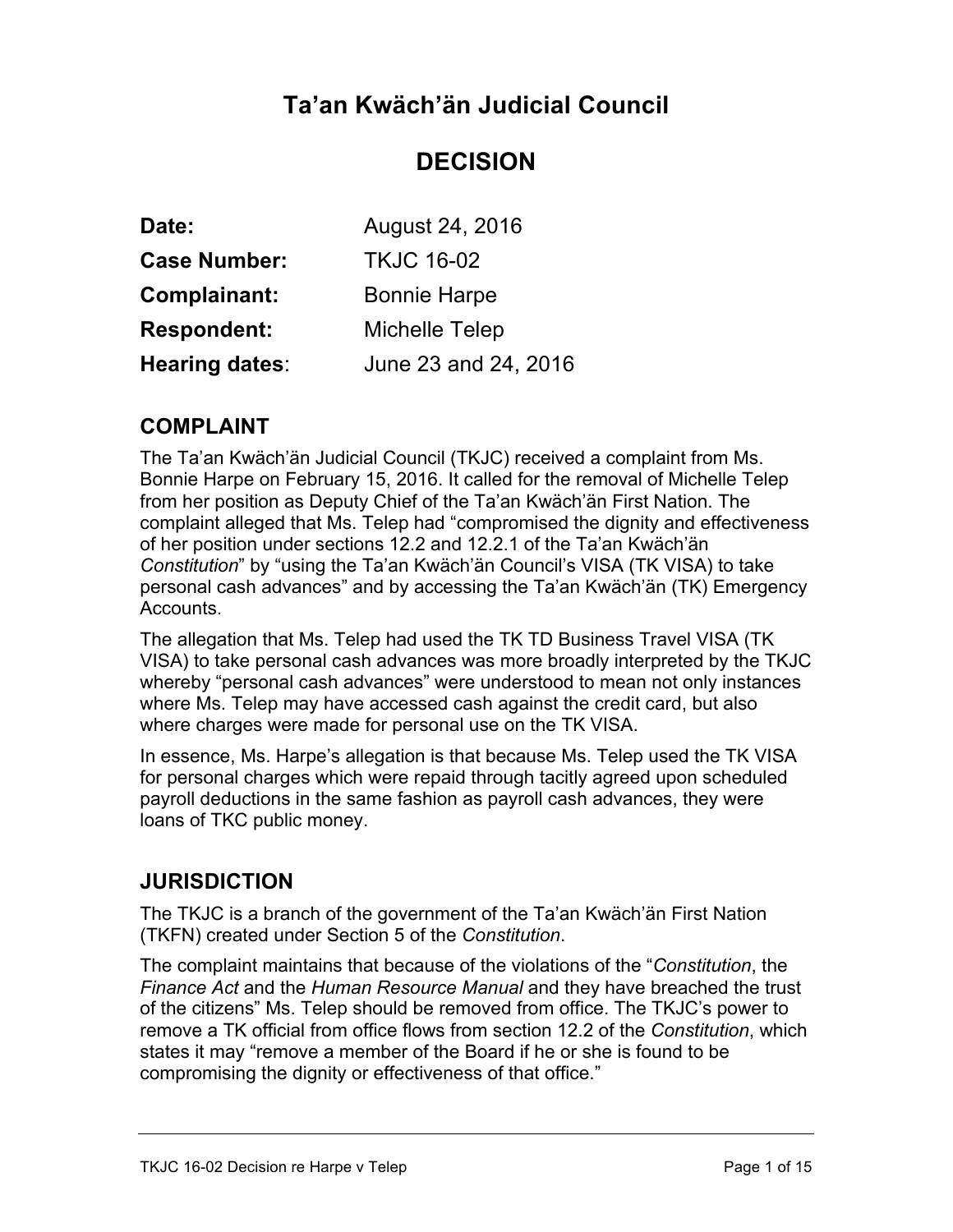This jurisdiction is reinforced by Yukon Supreme Court interpretations of the TKJC's role. "The Judicial Council has enormous powers ranging from adjudicating violations of the laws of the Ta'an Kwäch'än Council to removing members of the Board." (Harpe vs. Massie and Ta'an Kwäch'än Council, 2006 YKSC 01) These powers, such as outlined in Section 12.1.1, allow the TKJC to also "impose such sentences as are provided by law to ensure compliance".

Of note, the TKJC further recognizes that it "has the unique power to examine the validity of any existing law or regulation to determine if it is consistent with the customs and traditions of the Ta'an Kwäch'än." (Harpe vs. Massie and Ta'an Kwäch'än Council, 2006 YKSC 01)

## **PROCEDURE:**

The TKJC received two complaints from Ms. Harpe which fundamentally raised the same evidentiary issues. One was in regard to Chief Kane and the other in regard to Deputy-Chief Telep. The parties advised the TKJC that they would be calling primarily the same witnesses for both matters.

The TKJC is the master of its own procedures, which allows it to flexibly address issues as they arise prior to or during a hearing. In this case, based on an application by the Respondents, a partial publications ban was put in place in regard to TKFN financial matters and personal financial information.

Further, the TKJC decided it was appropriate, efficient and expeditious to hear testimony on both complaints from each witness, appropriately, and subsequently issue two separate Decisions. The parties agreed to this process.

In addition, Ms. Harpe asked that the TKJC allow Ms. Pillai to assist her in presentation of her complaint(s) as she was not represented by legal counsel. As there was no objection from the Respondents, the TKJC allowed the request.

Both Ms. Telep and Ms. Kane were represented by legal counsel, Ms. Jocelyn Barrett.

## **ISSUES on the TELEP COMPLAINT:**

- 1. Did Ms. Telep use public TKFN funds for personal use and if so, was such use of the TK VISA in compliance with TKFN Policy?
- 2. Did Ms. Telep comply with TKFN policy in regard to standard payroll advances for payroll cash advances and/or TK Visa personal charges?
- 3. Did Ms. Telep access the Emergency Fund, and if so, was such access in in compliance with TKFN procedures?
- 4. If any or all of the above acts are proven, did their commission by Ms. Telep compromise the dignity and/or effectiveness of her position as Chief sufficiently to warrant removal from office?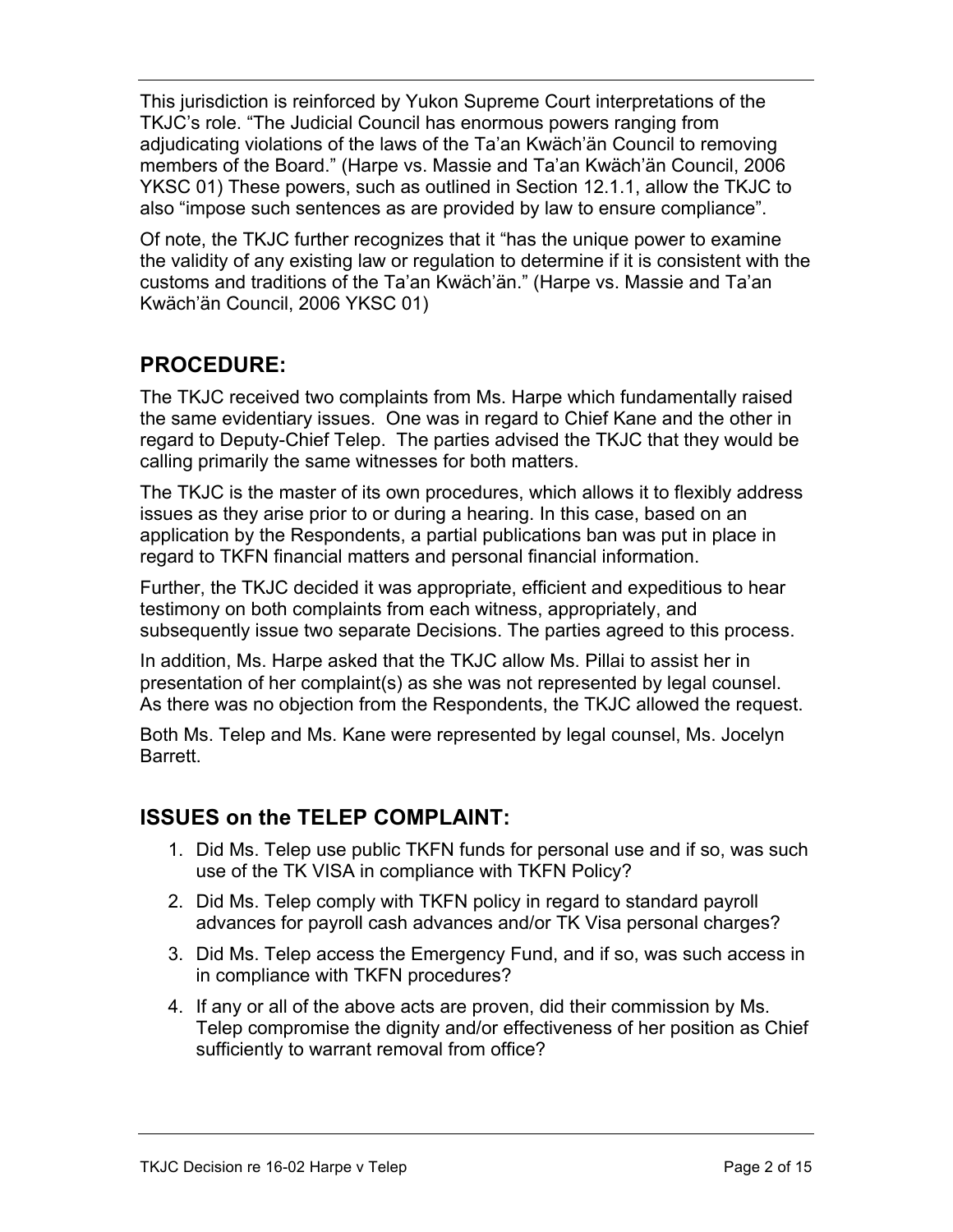## **ARGUMENT OF THE COMPLAINANT**

Ms. Harpe and Ms. Pillai stated in their opening and closing submissions that, in summary:

- Ms. Telep used the TK VISA credit card for personal purposes. When she did, Ms. Telep violated the TK "*Constitution*, the *Finance Act* and the *Human Resource Manual* and … breached the trust of the citizens",
- Ms. Telep's personal use of the TK VISA was a criminal offence,
- Ms. Telep's access to the Emergency Fund lacked transparency and accountability,

It is alleged that Ms. Telep through these acts had "compromised the dignity and effectiveness of her position under sections 12.2 and 12.2.1of the *Ta'an Kwäch'än Constitution*" and should be removed from office.

# **ARGUMENT OF THE RESPONDENT**

Ms. Jocelyn Barrett, lawyer for Ms. Telep, argued that Ms. Telep:

- Admits to using the TK VISA for personal purchases. Given, however, there are no written rules regarding use of the TK VISA card, such use did not contravene any policy of the TKC. Further, when personal use of the TK VISA was brought to her attention as being inappropriate, she stopped using the TK VISA for personal expenditures and all expenses have been fully reimbursed by Ms. Telep to the TKFN.
- Admits to accessing TK's Emergency Funds. As a TKC citizen, Ms. Telep was entitled to access the Funds in the same manner and under the same procedures as all TKC citizens, which she did on two occasions.
- Ms. Telep had not "compromised the dignity and effectiveness of her position under sections 12.2 and 12.2.1of the *Ta'an Kwäch'än Constitution*" on the basis of these acts and should not be removed from office.

# **CONSTITUTIONAL AND STATUTORY REFERENCES**

### The Finance Administration Act:

Chapter 2: Public money is defined as all money and negotiable instruments received, held or collected by, for or on behalf of the TKC including revenues, interest or investments, money in funds designated as special funds, money borrowed by the TKC or money in trust funds.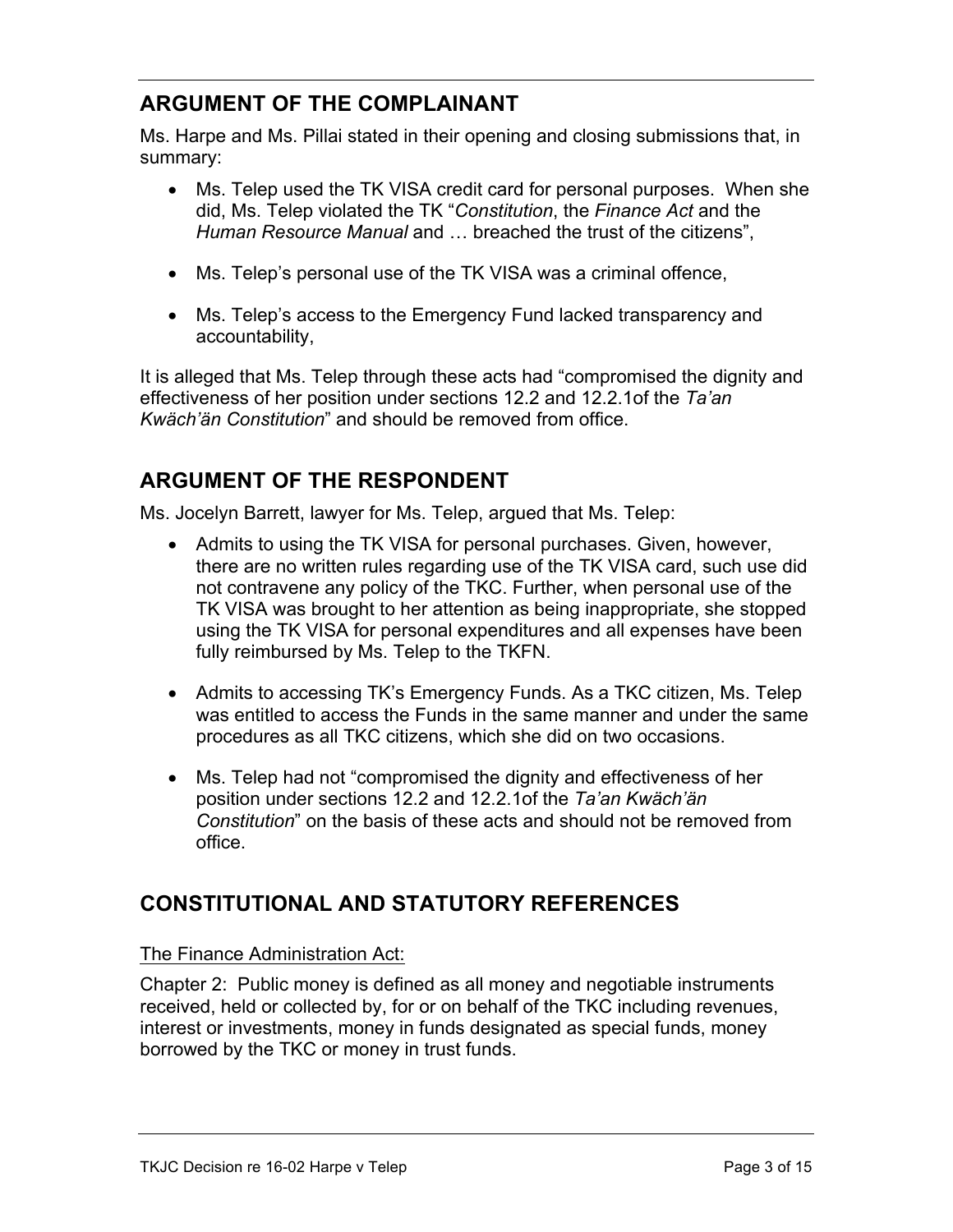*Finance Administration Act* 29.1 states that no loan of public money shall be made except as authorized by an order of the Board and 29.2 reads that the power to make loans…from the operating fund shall not be made except in accordance with the regulations.

Of note, there are no Regulations to the *Finance Administration Act*.

#### Human Resources Policy and Procedures:

Section 7 explains that regular full time employees work seven hours per day, regularly Monday to Friday with a bi-weekly pay. Pay periods flow Sunday to Saturday with time sheets being submitted on the following Monday and pay received on the ensuing Friday. In essence, one week's pay is withheld on an ongoing basis.

Section 7.2 states that Pay Advances shall only be issued to employees in cases of pressing emergencies (emphasis added) to full time employees. Advances must be authorized, paid by manual cheque and not to be less than two days' wages or more than one weeks' gross pay. Further, they shall not be authorized if there are any outstanding (unrepaid) advances. A pressing emergency is defined as "unforeseeable circumstances that will cause hardship unless immediate financial assistance is obtained".

The procedure for Pay Advances is that the employee completes a Pay Advance form, with 24 hours' notice if possible, to their manager who with the payroll department reviews the reason for the request, the numbers of advances in the prior 12 months, the repayment process, ensuring no outstanding advances remain and the employee has full time status. Both the Department Manager and the Finance Manager are required to approve any pay advance prior to issuing same.

The Pay Advance form shows that the employee may request a repayment schedule which means they are not required to fully repay the advance, but carry forward a balance into future pay periods.

### Chief and Deputy Chief Compensation Policy of 2013:

Section 1.2 defines Executive as meaning 'the elected Non-employee positions of Chief and Deputy Chief' but goes on to state that these positions are subject to the *Human Resources Policy*, excepting conflicts where this policy would govern.

#### Emergency Fund Policy:

Established "To provide financial assistance to TKFN Citizens in cases of emergencies". Emergency is defined as unforeseen circumstances that cause unusual hardships and requires immediate action. It is a last resort fund, available to any TKFN citizen upon proper application, available once per anniversary year and approved by the Executive Director for up to \$1,000.00, up to an annual total amount as set in the TKC annual budget.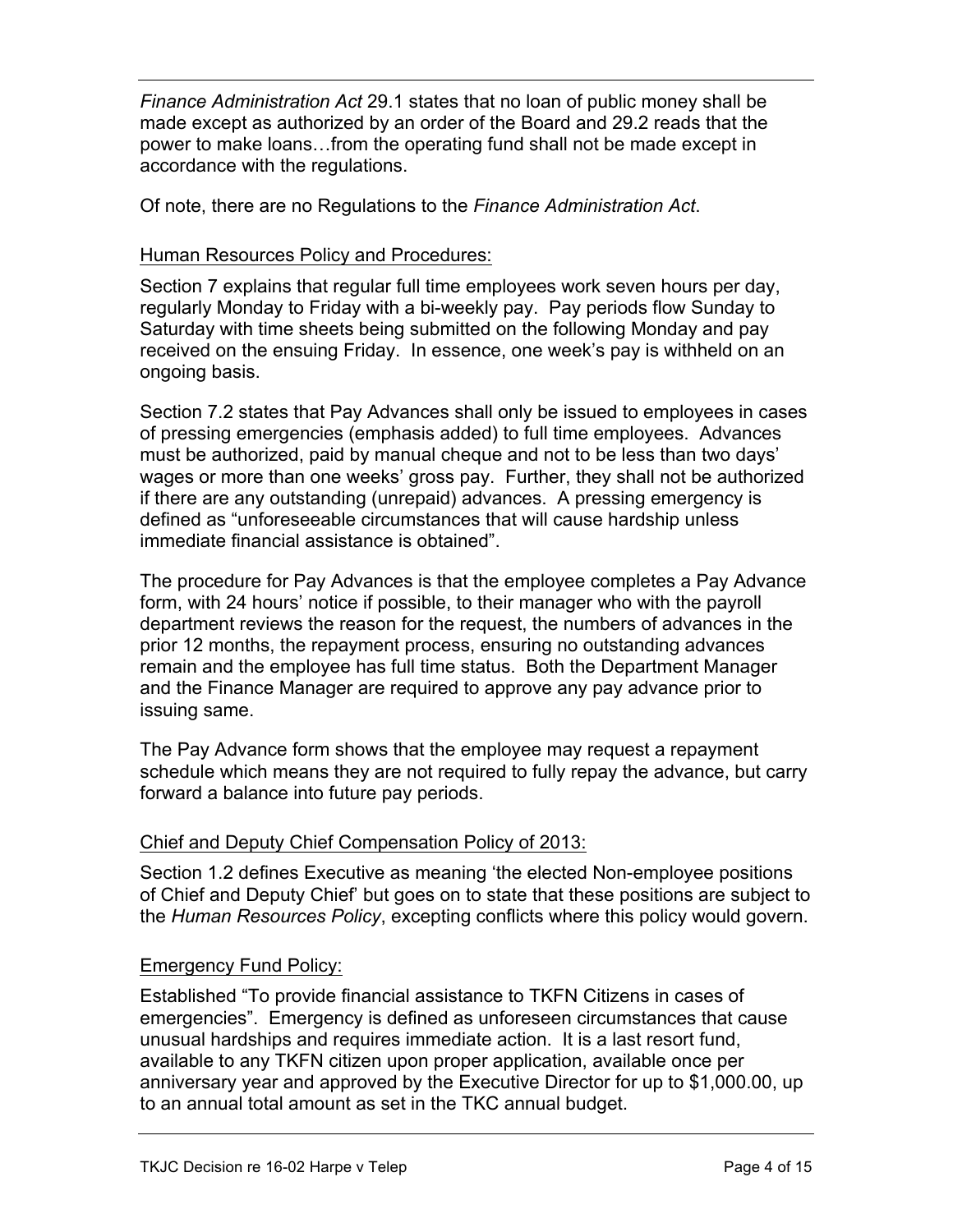#### Emergency Medical Fund Policy:

To provide financial assistance to TKFN citizens for the expenses associated with medical emergencies. Medical emergency includes evacuation and critical medical and or life threatening conditions for up to \$2,000 for travel outside the Yukon.

#### Information and Communication Technology Policy (Section 19)

This policy covers the use of any technology owned, leased or licensed by the TKC including computers…that can create… send or receive information to or from another electronic device. It states that employees who send or forward email with any libellous, defamatory, offensive… remarks may be found liable; and if an employee sends, forwards or copies any confidential information without permission of the department manager the employee may be liable;

As part of our consideration of the Legislation, Regulations and Policies presented as reference information to the TKJC, the TKJC recognizes several significant sub-issues and mitigating factors:

- The absence of a credit card use policy was identified as a concern by numerous witnesses. Mr. Ed Schultz, while Governance Coordinator, was tasked with putting such a policy in place. He resigned before it was implemented. A number of defects in the draft policy were identified. which have not been rectified, resulting in the ongoing absence of a policy.
- The *Finance Administration Act* "is flawed and needs revision" in the view of Mr. Johnston, the TKFN Finance Manager. "Some sections of it (are) unworkable" which "makes implementing it difficult."
- The *Human Resources Manual* and policies are "under construction" according to Ms. Kufeldt, TKFN Human Resources advisor and Chair of the Elder's Council.
- A Governance Oversight and Procedures Policy vacuum has been highlighted repeatedly by the testimony of TKC members. Of critical concern is the testimony by several TKC directors that they have received no basic briefing materials, policy materials or governance training upon assuming their roles as TKC directors.

## **EVIDENCE, WITNESS TESTIMONY and ARGUMENT:**

| EX #   DESCRIPTION                  | Reference/Location              |
|-------------------------------------|---------------------------------|
| TKC Draft Minutes February 11, 2016 |                                 |
| <b>G/L Transaction Listing</b>      | Tab 9 in Kane List of Documents |

## **Exhibit List (16-01 & 16-02)**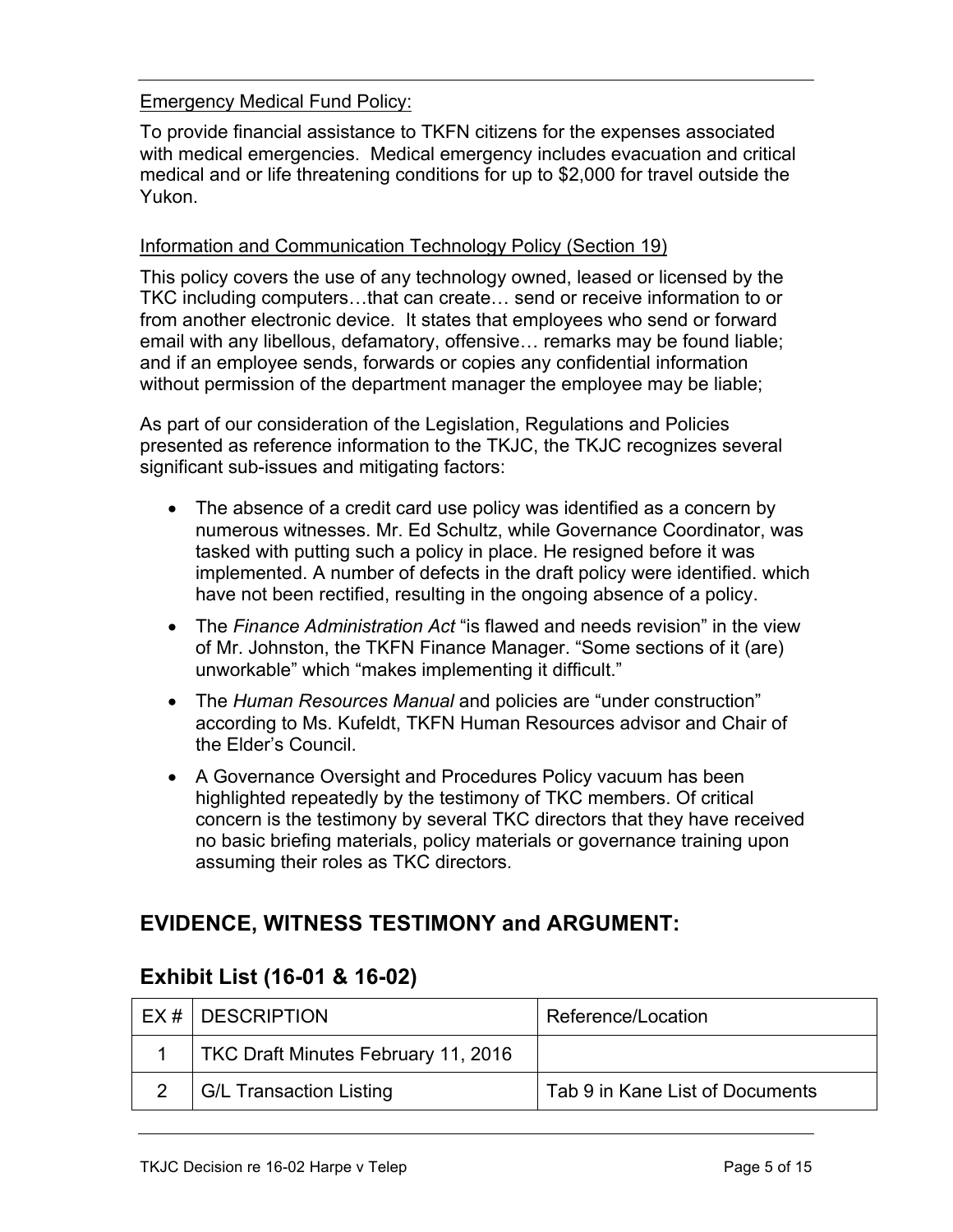| 3              | Advances as of October 2012 to Date                                   | Tab 2 in Kane Supplementary List of<br><b>Documents</b> |
|----------------|-----------------------------------------------------------------------|---------------------------------------------------------|
| 4              | <b>Payroll Advance/Promissory Note</b>                                | Tab 1 in Kane Supplementary List of<br><b>Documents</b> |
| 5              | Personal VISA use                                                     | Tab 4 in Kane List of Documents                         |
| 6              | <b>TD Business Travel VISA Card</b><br><b>Statement</b>               | Tab 3 in Kane List of Documents                         |
| $\overline{7}$ | Personal VISA use                                                     | Tab 4 in Telep List of Documents                        |
| 8              | <b>TD Business VISA Card Statements</b>                               | Tab 3 in Telep List of Documents                        |
| 9              | <b>Chief &amp; Deputy Chief Compensation</b><br>Policy                | Tab 1 in Kane List of Documents                         |
| 10             | Section 7 - Human Resources Policy<br>and Procedure Document          | Tab 2 in Kane List of Documents                         |
| 11             | <b>TKC Resolution 2013-52 - Councillor</b><br><b>Payroll Advances</b> | Tab 6 in Kane List of Documents                         |
| 12             | <b>TKC Emergency Fund Policy</b>                                      | Tab 10 in Kane List of Documents                        |
| 13             | <b>Cheque Requests</b>                                                | Tab 11A/B in Kane List of Documents                     |
| 14             | <b>Cheque Requests</b>                                                | Tab 10 in Telep List of Documents                       |
| 15             | <b>TKC Medical Emergency Fund</b>                                     | Tab 11 in Telep List of Documents                       |
| 16             | <b>TKC Policies</b>                                                   |                                                         |
| 17             | <b>TD Canada Trust Personal</b><br>Assessment                         | Tab 7 of Kane List of Documents                         |
| 18             | <b>TKC Expense Claims</b>                                             | Tab 5 Telep List of Documents                           |
| 19             | <b>Promissory Notes</b>                                               | <b>Tab 1 Telep Supplementary</b><br><b>Documents</b>    |
| 20             | <b>Cheque Request Emergency Medical</b><br>Fund                       | Tab 12 Telep List of Documents                          |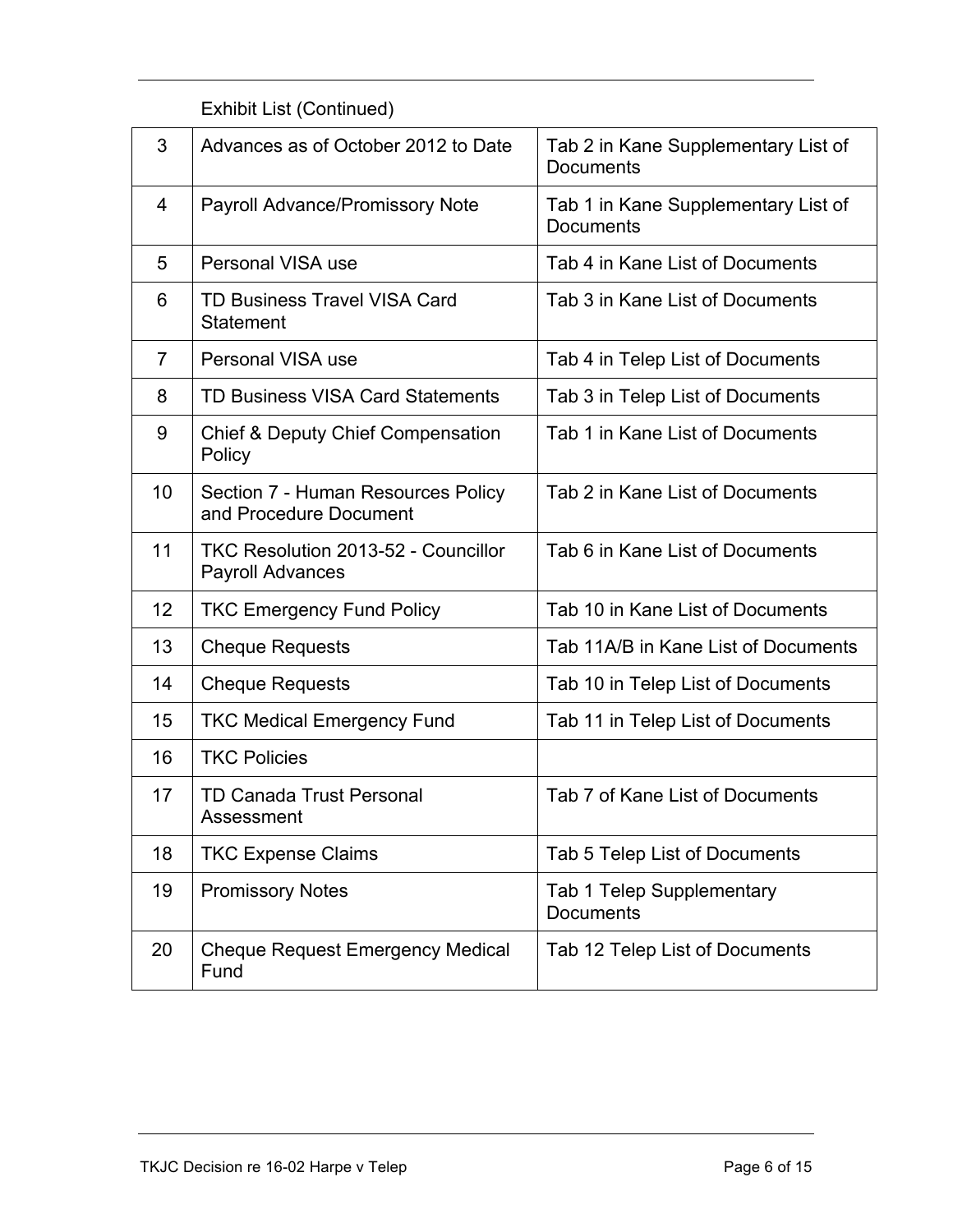## **Witnesses:**

Ms. Harpe called Ms. Pillai, Ms. Diane Graham, Ms. Tiffany Eckert-Maret, Mr. Andrew Johnston, Ms. Roberta Auston, and Ms. Theresa Jacobs.

Ms. Barrett called Ms. Roberta Kufeldt, Ms. Bengie Clethero, Ms. Laura Nolan and Ms. Kane.

## **RE: The February 11, 2016 TKC meeting**

Ms. Pillai, Ms. Graham, Ms. Eckert-Maret, Ms. Clethero and Ms. Nolan presented accounts of a pivotal, heated TKC meeting on February 11, 2016 at which the use of the TK VISA cards by Chief Kane and Deputy Chief Telep for personal purchases was first revealed to the TKC as a whole. Prior to that meeting the TKC directors had not been apprised of the practice. Both Chief Kane and Deputy Chief Telep confirmed their use of the TK VISA cards for personal purposes at the meeting.

Requests for the production of details on credit card usage were never addressed. Mr. Andrew Johnson, the current TKFN Finance Manager, reported that credit card statements had been photocopied but he had been directed to wait until the end of the Judicial Council proceedings before distributing them.

Ms. Pillai, Ms. Eckert-Maret and Ms. Graham believed use of the TK VISA card for personal purposes constituted fraud. Ms. Pillai called the RCMP with this allegation of fraud at the February 11th meeting. She is unaware of any RCMP follow-up to her call.

## **RE: TK VISA card usage**

Ms. Telep testified that she held a TK TD Business Travel VISA card issued in her name. She had signed a Card Holder Agreement for her TD Business Travel VISA (Exhibit 17) and the liability for the credit card was registered in her Bank Once the Credit Card statement was provided to her by TKFN, she identified which charges were subject to reimbursement as personal expenditures and provided the receipts to appropriate TKFN officials. Mr. Johnston stated that no interest was charged to Ms. Telep because the TKFN paid off the outstanding TD Business Travel VISA balances when they were billed so no interest accrued. The values of the personal charges were registered by payroll as payroll cash advances subject to deduction from Ms. Telep's pay.

Ms. Telep testified that the former TKFN Executive Director, Shaun O'Dell, had raised the concern about personal credit card usage with her and she subsequently stopped using it for any personal expenses. Ms. Telep's personal usage of the card was for the period of 2012 (after taking office) until March 15, 2015. The total amount of personal use appears to be approximately \$1,907 over a period of less than one year. (Exhibit 5) All charges had been fully repaid.

Ms. Telep testified that it she now believes it was a mistake to use the card for personal purposes and recognizes there should be a TKFN credit card use policy in place. The former Governance Coordinator, Mr. Schultz, was mandated to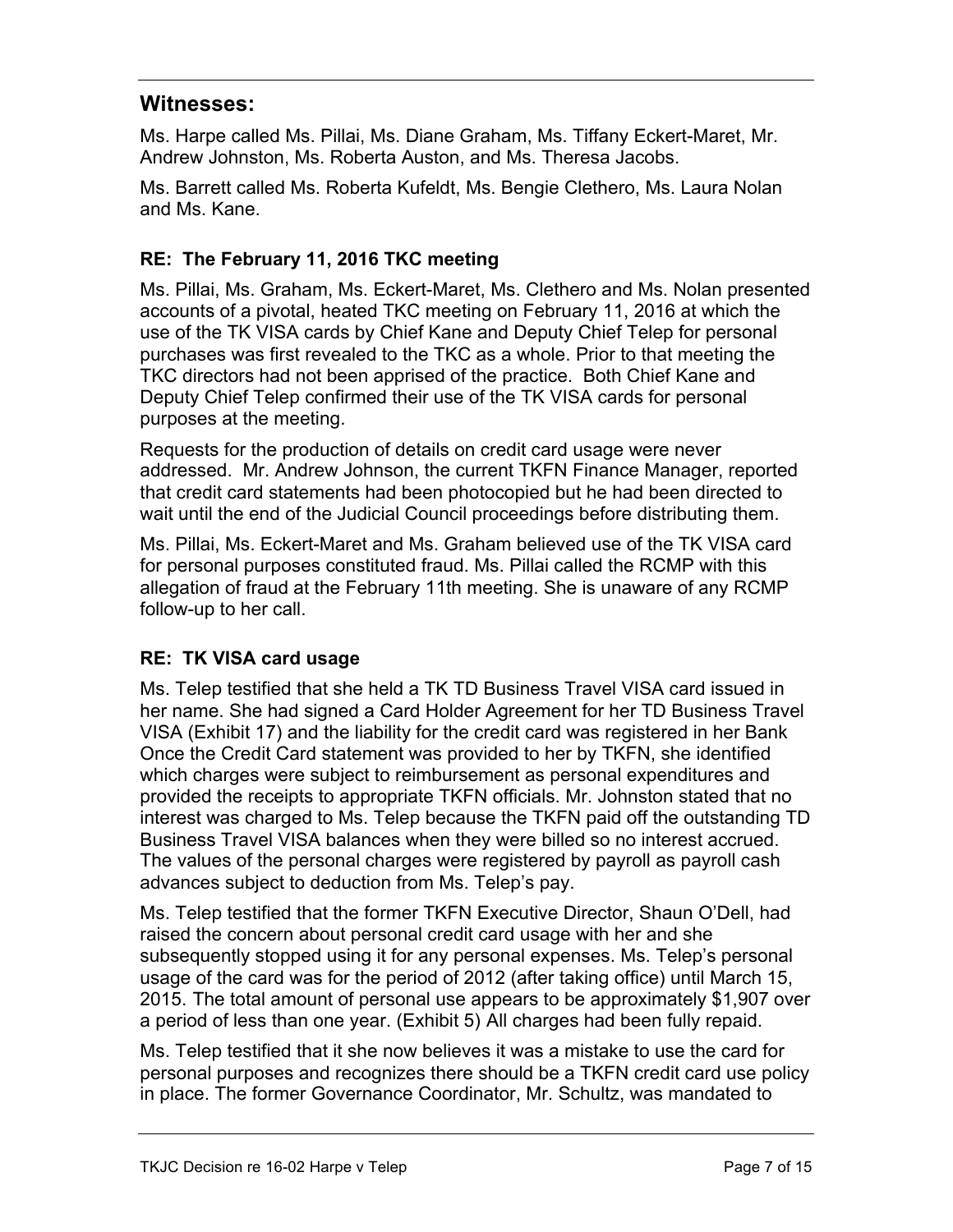draft a credit card use policy. Issues with the draft emerged and have delayed the policy's finalization. The position of Governance Coordinator became vacant. No further work has been done on the policy.

Ms. Harpe argued that the use of the TK VISA for personal expenses should be regarded as a 'loan of public money' in violation of sections 29(1) and 29(2) of TKFN *Finance Administration Act*. It states in *Finance Administration Act* 29.1 that no loan of public money shall be made except as authorized by an order of the Board. She further submitted that as it is common practice in the government and corporate world to prohibit personal expense charges on a Corporate Credit Card, which Ms. Telep should have known it was a breach of fiduciary responsibility even before it was pointed out to her by Ms. Odell.

Ms. Barret proposed that the TKC indirectly authorized 'loan of public money' by adopting the *Chief and Deputy Chief Compensation Policy*. (Exhibit 9) which states that the Chief and Deputy Chief, although elected to the positions, were subject to the *Human Resources Policy* as if they were employees of the TKFN. If this were taken to be the correct interpretation then any s. 29(1) violation would be "limited to the instances where the maximum amount permissible has been exceeded, and possibly where advances were not completely repaid prior to an application for a new advance."

## **RE: Cash advances**

Section 7of the Human Resources Manual allows employees to be advanced up to one week's pay and TKC directors can request \$500. (Exhibit 10) *Human Resources Policy Manual* section 7.2 clearly states that payroll advances shall not be authorized to employees if there are any outstanding unrepaid advances.

By virtue of the *Chief & Deputy Chief Compensation Policy* Ms. Telep is considered an "employee" subject to the Human Resources Manual except where the *Chief & Deputy Chief Compensation Policy* overrides.

Exhibit 3 shows that Ms. Telep applied for and received payroll cash advances while outstanding balances from previous payroll advances remained. Further, the amounts due to the TKFN for personal credit card charges were transferred and collected as if they were cash advances and these sums accrued over time.

Mr. Johnston, Chief Financial Officer, noted in his testimony that the *Finance Administration Act* is flawed and needs revision. Mr. Johnston pointed to poor practices such as officials authorizing their own payroll cash advances as evidence of the Act's deficiencies. Furthermore, key finance policies and procedures have not been developed or have been developed but not approved by the TKC.

Mr. Johnston also gave testimony that in a confidential report he had provided to the Chief and Executive Director of the day, it was his belief that personal use of the credit card was a breach of the *Finance Administration Act*. Of particular concern was the frequency of use and substantial amounts accessed.

He testified that in response to his expressed concerns, the former Executive Director had confirmed the issue had been discussed with the Deputy Chief. The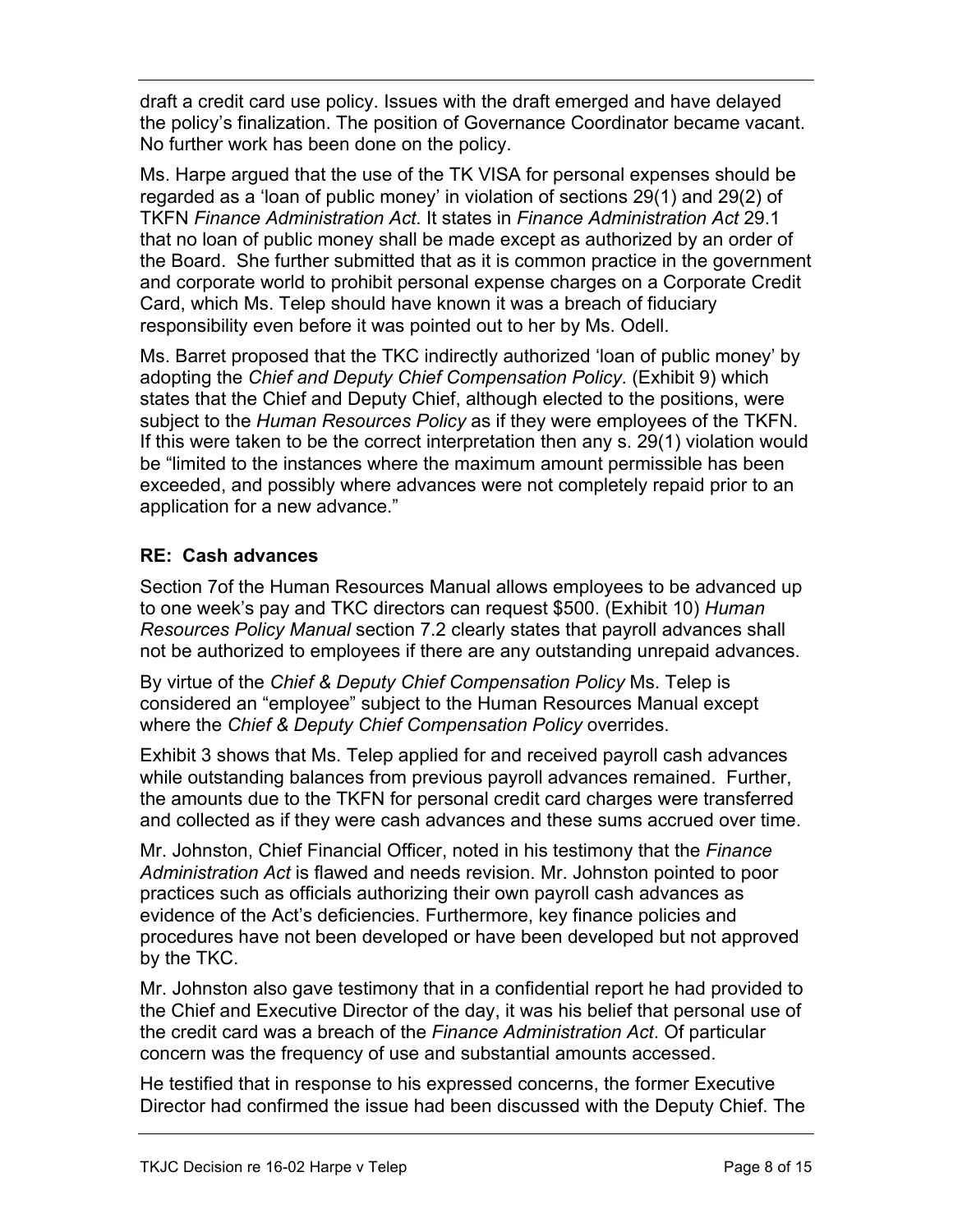current Executive Director has told Mr. Johnston that she had done nothing about the practice. Ms. Telep testified that subsequent to a discussion with the Executive Director, she stopped personal use of the TK VISA in March 2015.

### **RE: Emergency Fund**

Exhibit #12 shows there are two emergency funds; one is a general fund and the other established as a medical emergency fund. There are no criteria related to income levels for individuals accessing these funds.

According to testimony from Ms. Telep, she accessed each Fund once. The Emergency Fund was to pay expenses related to repairs to her home for the heating system. The Medical Emergency Fund was applied to travel to B.C. to "assist her father who was terminally ill with cancer." [Exhibit 20]

The Executive Director is responsible for ensuring that approval of applications to these Emergency Funds are provided in accordance with policy and not exceeding the total amounts allocated within each annual TK budget. Mr. Johnston stated that requests for funding from the Emergency Funds have been growing, reaching \$50,000 to 60,000 last year. Some applications, he believed, may have been refused.

Ms. Graham testified it was unclear as to who was responsible for authorizing the use of TK Emergency funds, but she believed from her recollection of previous TKC meetings, there were two discussions related to making access to the funds more difficult for low-income TKFN members. She feared that a 'means test' might be in place allowing the highest paid TKFN officials to freely access Fund dollars. Her allegations were not corroborated by any other evidence.

Ms. Clethero and Ms. Kane testified that the TK committee has been named to work on Emergency Fund policy, but has yet to meet.

### **RE: Governance**

Mr. Johnston and Ms. Kufeldt, both TKFN employees, pointed to lack of policy in key areas, including Governance of the TKC which is an ongoing concern, and this complaint points to a number of challenges created by such flaws.

While a copy was not presented to the TKJC, Ms. Pillai offered a binder she said contained "board member orientation and policies" to a number of witnesses where were TKC Board Members asking if they had received a copy of the TKC policies. Ms. Graham, Ms. Eckert-Maret and Ms. Auston, TKC councillors testified that they had not received a governance training binder with policies in it or any related training.

### **RE: Retaliation**

Ms. Auston, Ms. Clethero, Ms. Nolan and Ms. Pillai all expressed concern about the repercussions of appearing before the TKJC.

Ms. Pillai offered in testimony that she had resigned her seat on the TKC as a Family Director because of actions taken by Deputy Chief Telep, which she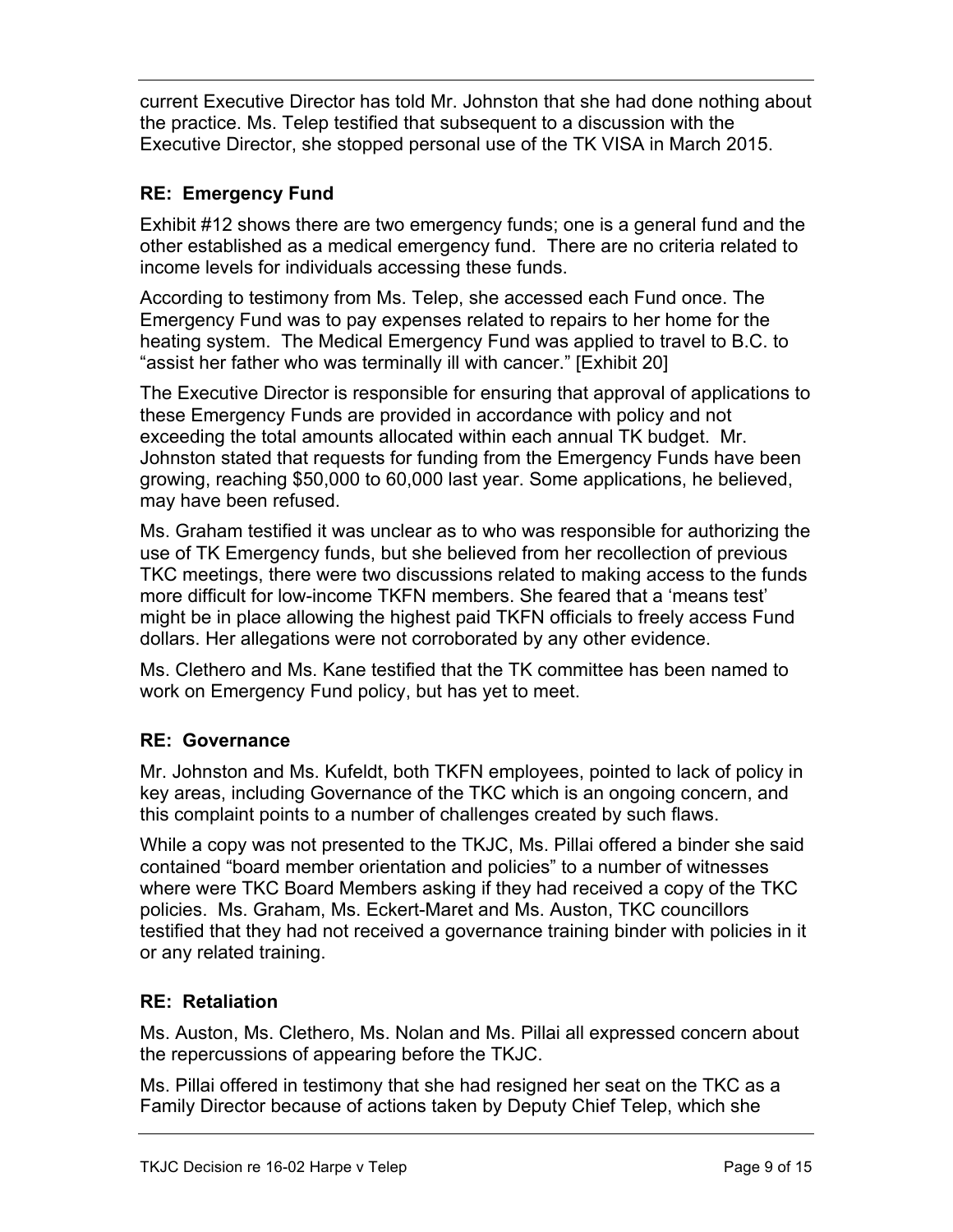believed put her employment at risk. Ms. Pillai works at Yukon Energy as their First Nations Liaison Coordinator. Ms. Pillai testified that Ms. Telep had called her employer at Yukon Energy, expressing her concern to Yukon Energy that Ms. Ms. Pillai may be in a position of potential conflict of interest in her workplace while sitting as a TKFN Director.

Ms. Telep testified that she had received a concern related to conflict of interest regarding the position of Ms. Pillai as TKC Director and her position as First Nation Liaison Coordinator and she wanted to work to clarify and prevent any such conflict, real or perceived. She noted that she did not call the employer, but rather communicated by e-mail on February 7, 2016. She further testified that there was no intent of retaliation as proven by the date of her email, which predates the TKC meeting of February 11<sup>th</sup> and the complaint by Ms. Harpe of February  $15<sup>th</sup>$ .

# **ANALYSIS & DECISION**

#### **1. Did Ms. Telep use public TKFN funds for personal use and if so, was such use of the TK VISA in compliance with TKFN Policy?**

Ms. Telep admitted using her TK VISA card for personal purchases between October 2012 and March 15, 2015. She stopped personal use of the TK VISA after TKFN Executive Director, Shaun O'Dell, had advised her that the personal use of the Credit Card was not appropriate. Ms. Telep testified that she accepted it was inappropriate to use the card for personal purposes and all personal expenditures incurred on the card had been fully reimbursed to the TKFN.

Mr. Johnston was asked where the amounts owed for Credit Card expenses due for repayment is shown, and he explained that it shows as a general 'Receivable' on the Financial Statements. He also explained that the TK VISA monthly statement/invoice is sent to the TKFN office and the finance officer forwards it to the appropriate cardholder (in this case, Ms. Telep) who codes the expenses and returns it to Finance. When asked if he 'sees the statement' he replied that he only reviews the statements if receipts are missing and when asked if any were missing, he replied 'nothing significant'. In spite of this testimony, no evidence of receipts provided was offered. The absence of receipts led to an allegation that some of the charges shown on the TK VISA statements as personal expenses were, in fact, charges where cash was received. No evidence was provided to prove, or disprove this claim, but Mr. Johnston, when asked specifically, stated that there had been no cash advances shown on the Statements, that if cash was accessed at an ATM, a fee would show, but that if "cash back" was requested from a vendor, it would not show on the VISA statement.

The absence of a clear, consistent written policy on credit card usage mitigates to some degree the inappropriate use by Ms. Telep for personal charges. Additionally, the TKJC accepts that once advised of a concern regarding the appropriateness of using the TK VISA for personal use, Ms. Telep immediately ceased the practice.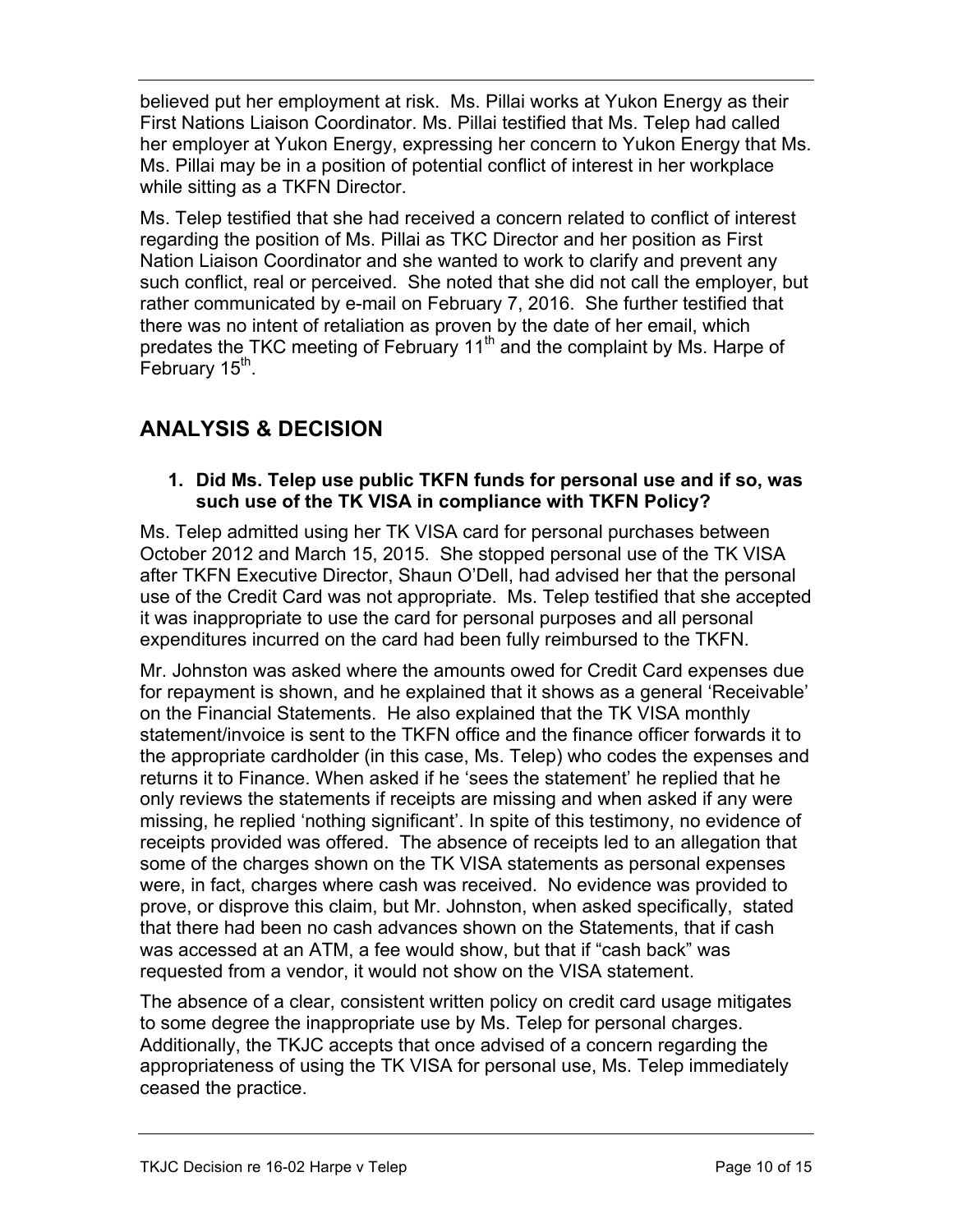#### **2. Did Ms. Telep comply with TKFN policy in regard to standard payroll advances for payroll cash advances and/or TK Visa personal charges?**

The evidence submitted shows Ms. Telep, in addition to the accruing sums for personal expenses on the credit card, took additional payroll cash advances at will. These acts resulted in non-compliance with the *Human Resources Policy Manual* section 7.2 requirement that all advances be cleared prior to accessing new funds.

The *Finance Administration Act*, Chapter 2 defines "Public Money" as all money and negotiable instruments received held or collected by, for or on behalf of the TKC including revenues, interest on investments, money in funds, money borrowed by the TKC and money in trust funds.

Section 29(1) states that no loan of public money shall be made except as authorized by an Order of the Board and 29(2) states that the power to make loans or direct equity investments from the operating fund shall not be exercised except in accordance with the regulations. Unfortunately, there are no regulations supporting these sections of the *Finance Administration Act*.

The *Human Resources Policy* requires that payroll cash advances only be issued to "employees in cases of pressing emergencies" which is defined as "unforeseeable circumstance that will cause hardship unless immediate financial assistance is obtained."

Further, advances may not exceed one week's pay and there is to be no additional advances until all prior amounts are repaid. Evidence clearly shows that Ms. Telep received cash advances while prior amounts for repayment still remained, in breach of the policy.

The payroll cash advances policy was breached by Ms. Telep on an ongoing basis with the knowing collaboration of the departmental employees. As the Deputy Chief of the TKFN, Ms. Telep is accountable under the policy and ultimately responsible for payroll and payroll deductions. The responsibility to uphold the policy lies squarely on Ms. Telep's shoulders.

A lack of adequate oversight on the part of the TKC, inadequate *Human Resources Policy* enforcement within the TKFN and the Governance Policy vacuum, coupled with a weak *Financial Administration Act* demanding amendments, however, are factors forcing the TKJC to judge these breaches in a less harsh light.

### **3. Did Ms. Telep access the Emergency Fund, and if so, was such access in in compliance with TKFN procedures?**

Ms. Telep, as a TKFN citizen, had a right to apply for assistance under the Emergency Funds. On two occasions she accessed these funds. There was no evidence presented that her accessing these funds denied access to other citizens.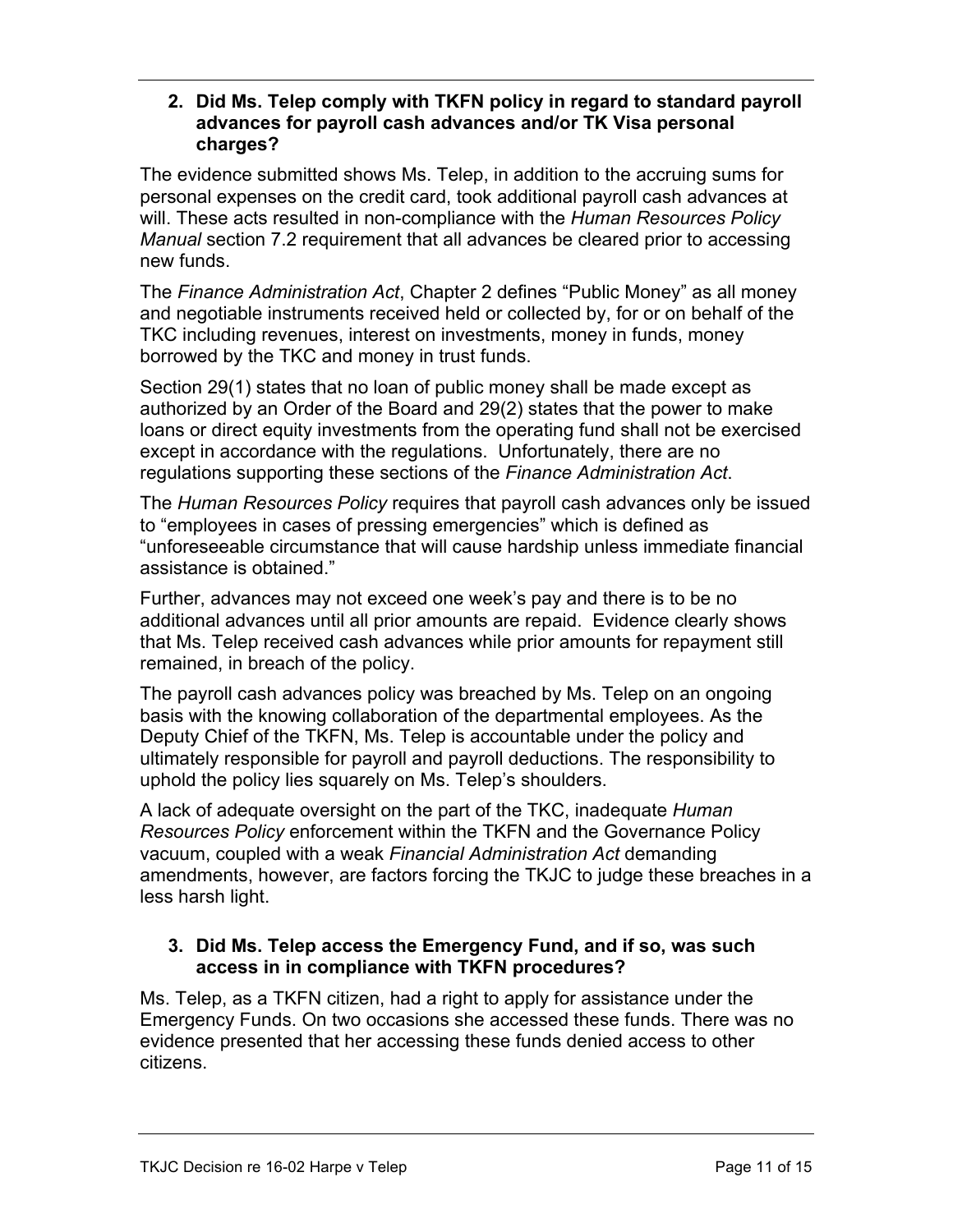In the absence of evidence that the procedures were not compliant with policy, the TKJC finds no improper access to Emergency Funds by Chief Telep, a TKC citizen.

The lack of transparency in the procedures and standards of qualification to access to the Funds and oversight related to the successful and unsuccessful application and allocation of the Funds presents a larger issue of concern.

### **4. If any or all of the above acts are proven, did their commission by Ms. Telep compromise the dignity and/or effectiveness of her position as Deputy Chief sufficiently to warrant removal from office?**

The TKJC finds that Ms. Telep improperly used the TK Credit Card for personal expenses. Further, that such charges were transferred to Payroll for reimbursement over time was in essence a loan of TK public money.

Ms. Telep used the TK VISA for personal purchases which was treated as a payroll cash advance, reimbursed by payroll deductions over time while additional payroll cash advances were also requested and received. Both the transfer of indebtedness arising from the use of the Credit Card to payroll cash advances and the receipt of additional Payroll cash advances were in violation of Section 7.2 of the *Human Resources Policy and Procedures Manual* as Ms. Telep received ongoing payroll cash advances prior to full repayment of previous balances.

As noted earlier, collection for personal charges on the TK VISA was through allocation of the amounts as payroll cash advances, which were then deducted from Ms. Telep's pay. This process is not acceptable.

Repayment should have been made monthly, in full, by cheque or cash by Ms. Telep. The charges against the TK VISA were paid in full by the TKFN out of public money. Carrying a balance of debt, therefore, is essentially a loan of TK funds. In the absence of a credit card use policy, however, we must recognize that at some time in the past an internal Council or departmental decision was made to implement this process.

Ms. Telep did not inappropriately access the emergency funds, based on current practices and procedures.

TKJC is provided with the constitutional power to remove any TKFN official from office. This power flows from section 12.2 of the *Constitution*, which states it may "remove a member of the Board if he or she is found to be compromising the dignity or effectiveness of that office." The TKJC has exercised this power and will continue to do so in the best interest of the TKFN.

Ms. Telep's violations are more administrative in nature than demonstrative of contempt for the laws of the TKFN. Her violations did not result in any adverse effect on the functioning of the TKFN.

While the dignity of the office of Deputy Chief is hard won, it is easily lost. The TKFN has been impacted by her actions but not widely or irreparably. As such, the TKJC will not exercise its power under Section 12.2 of the *Constitution*.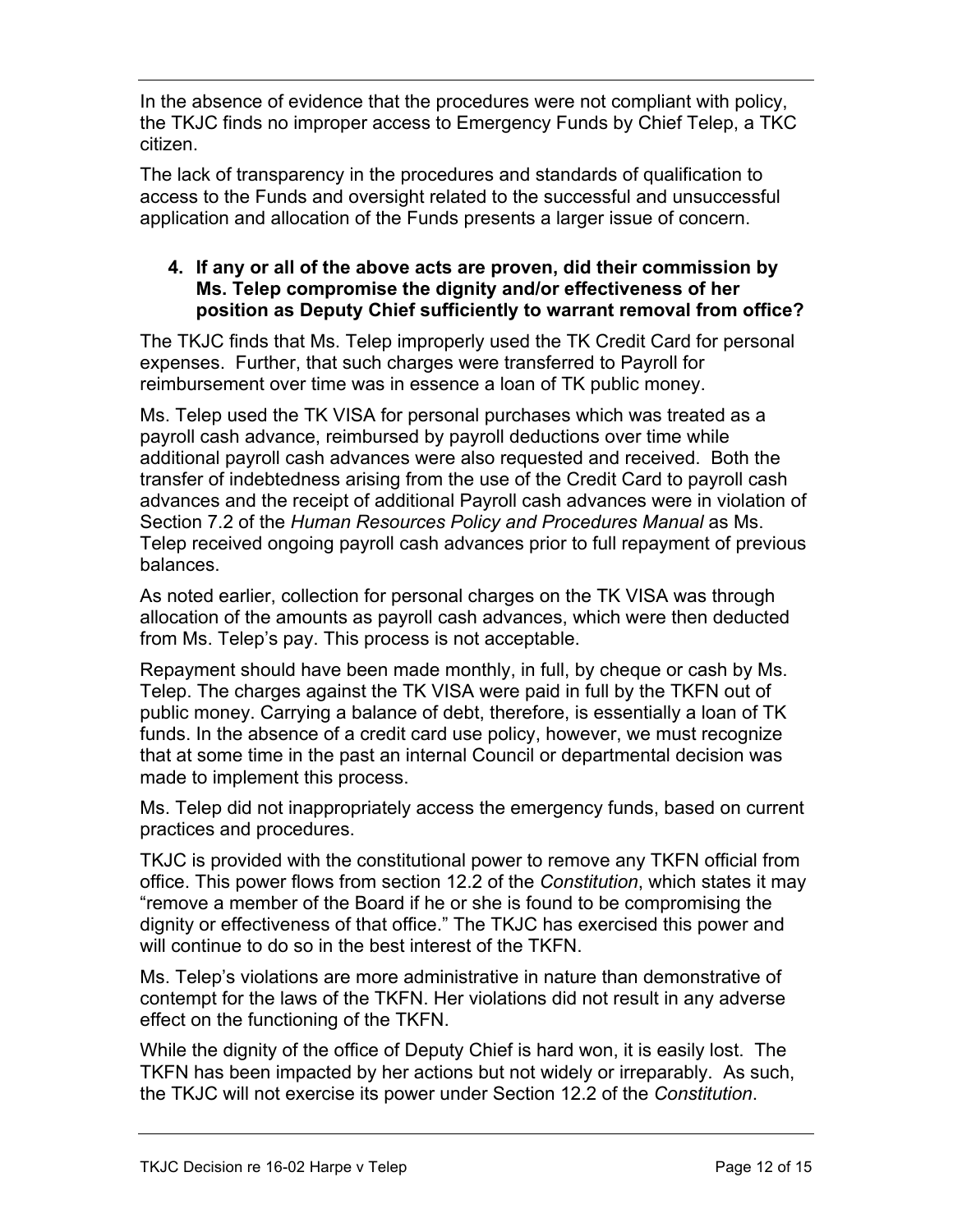# **ORDER**

TKJC will not exercise it power under section 12.2 of the *Constitution* by ordering Ms. Telep be removed as Deputy Chief. However, violations must involve sanctions. The highest officers of the TKFN must be held to a high standard in assessing fiduciary responsibility and accountability to the First Nation and its citizens.

Deputy Chief Telep was made aware that there were concerns regarding use of the TK VISA for personal expenses and stopped personal use immediately, confirming her acknowledgement that use of a Corporate Credit Card for personal use is not acceptable.

The TKJC orders that Ms. Telep write and make available to all members of the TKFN a letter of apology to them with specific regard to her use of the TK VISA card for personal purposes, breach of Section 7.2 of the *Human Resources Policy and Procedures Manual* with regard to receiving pay advances prior to fully repaying previous balances.

As Deputy Chief of the TKFN Ms. Telep will support Chief Kane to ensure that the adoption of a credit card use policy and a Leadership and Accountability Act with appropriate regulations or policy (either formally approved or in interim form).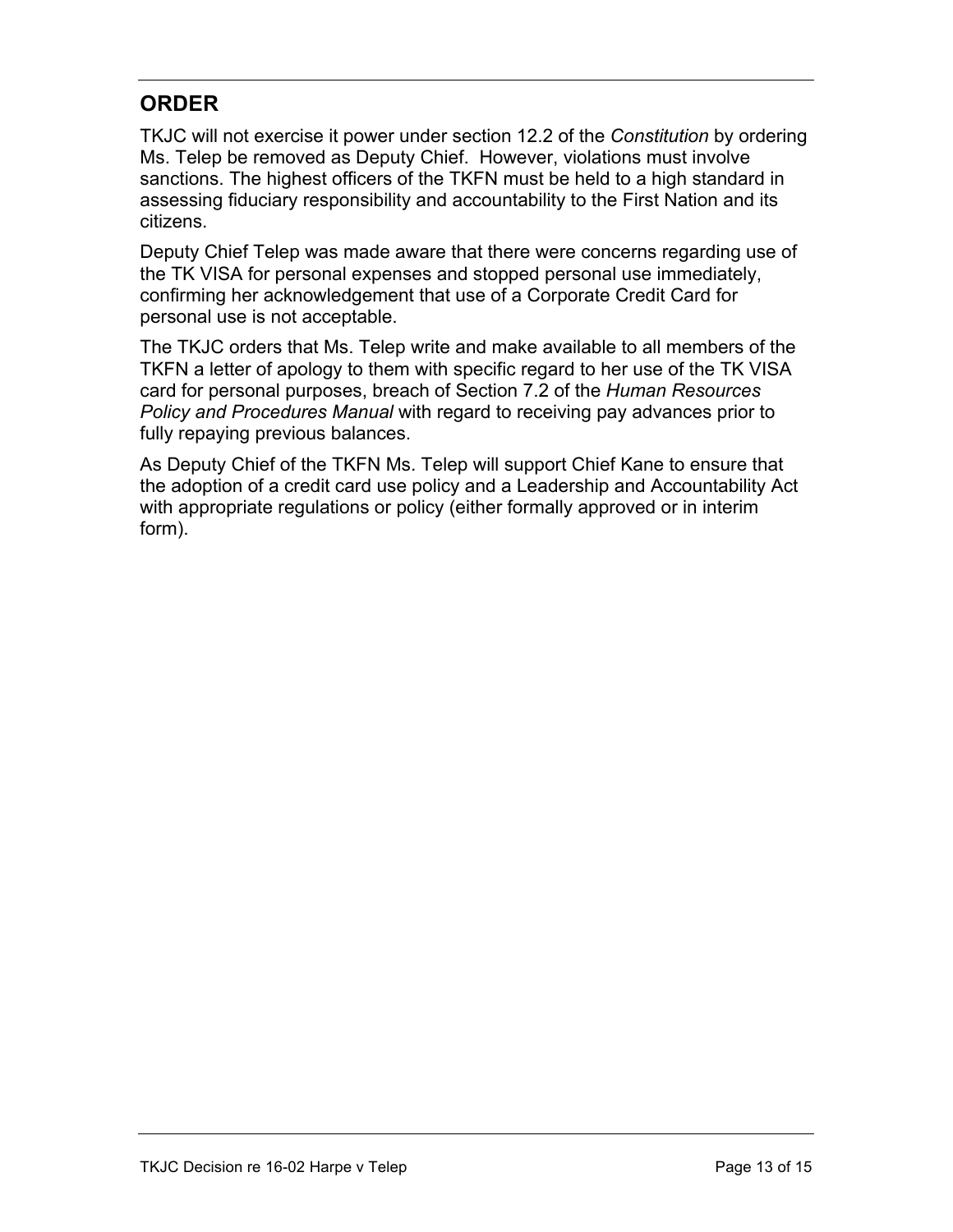#### *Judges' Note on Authority:*

In this case, the TKJC chose not to exercise its power under section 12.2 of the *Constitution to remove an official from office. The TKJC has, in addition to the powers stated under Section 12 of the TK Constitution, further explicit powers such as those of the Government Administration and Interpretation Act (sec.12.3b).* 

*The Yukon Supreme Court stated its interpretation of these powers in Harpe vs. Massie and the Ta'an Kwach'an Council, 2006 YKSC 01. "The Judicial Council has enormous powers ranging adjudicating violations of the law to removing members of the board."*

*Since 2004 when the TKJC was first established, the TKJC has ordered a broad range of remedies when specific laws or regulations have been violated. These have included ordering the TKC to review all legislation passed during the tenure of a member later determined not to be eligible to have served to obligating a suspended official to retake their oath of office prior to reinstatement when certain conditions had been met.* 

*While these remedies were not specifically legislated, the TKJC understands that the "living tree doctrine" should be applied to the Constitution. The TKJC, under Section 12.1.1 of the Constitution, has the power to "impose such sentences as are provided by law to ensure compliance" and believes "This means that, as with other constitutions, a First Nation constitution should be given a large and liberal, or progressive interpretation to ensure its continued relevance." (2006 YKSC 1, 94.1)* 

Issued by the Ta'an Kwäch'än Judicial Council this 24<sup>th</sup> day of August 2016.

Michael Dougherty, Judge Barbara Evans, Judge

abug V*áro*s